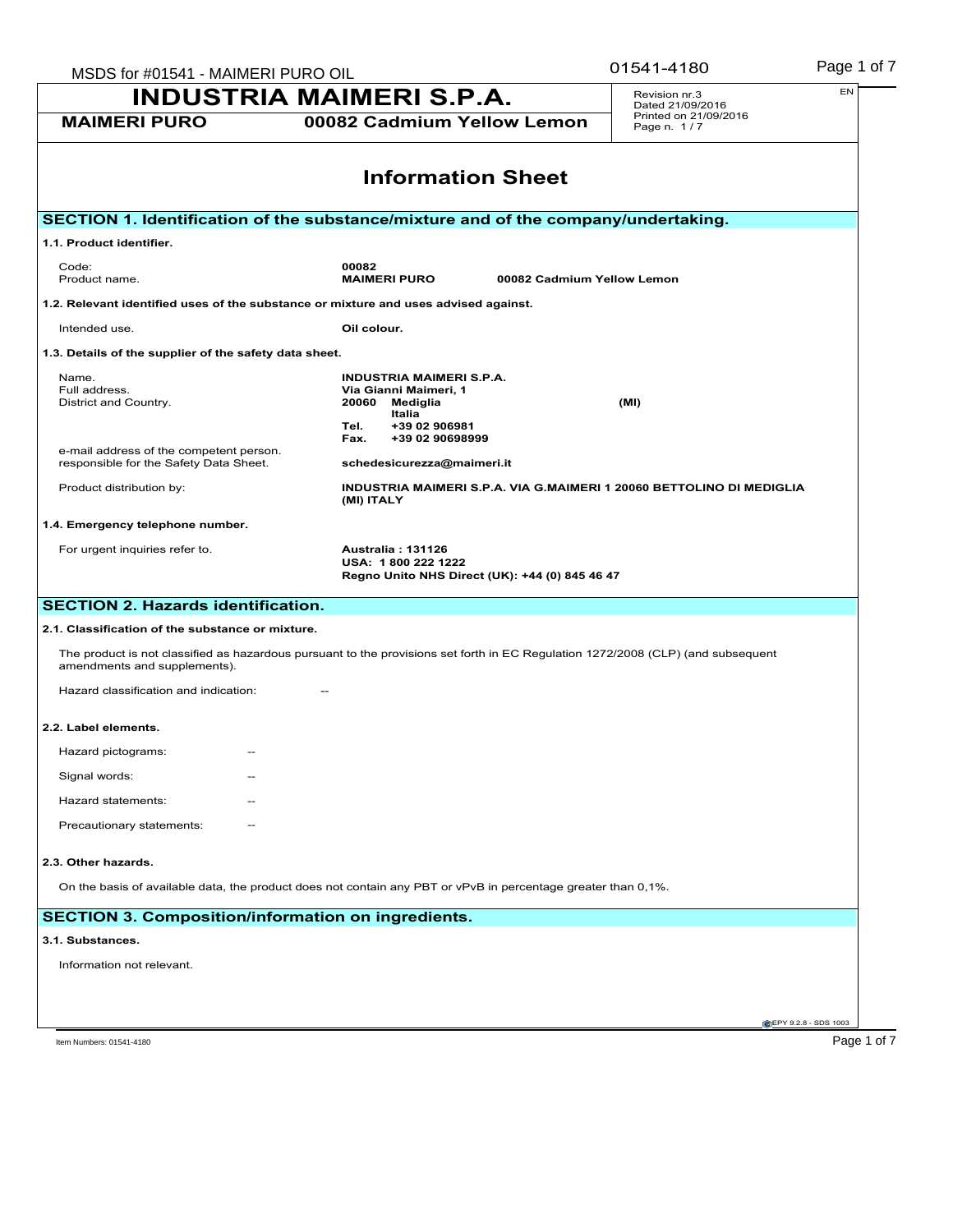**MAIMERI PURO 00082 Cadmium Yellow Lemon**

Revision nr.3 Dated 21/09/2016 Printed on 21/09/2016 Page n. 2/7

### **SECTION 3. Composition/information on ingredients.** ... / >>

#### **3.2. Mixtures.**

The product does not contain substances classified as being hazardous to human health or the environment pursuant to the provisions Regulation (EU) 1272/2008 (CLP) (and subsequent amendments and supplements) in such quantities as to require the statement.

## **SECTION 4. First aid measures.**

#### **4.1. Description of first aid measures.**

EYES: Remove contact lenses, if present. Wash immediately with plenty of water for at least 15 minutes, opening the eyelids fully. If problem persists, seek medical advice.

SKIN: Remove contaminated clothing. Rinse skin with a shower immediately. Get medical advice/attention immediately. Wash contaminated clothing before using it again.

INHALATION: Remove to open air. If the subject stops breathing, administer artificial respiration. Get medical advice/attention immediately.

INGESTION: Get medical advice/attention immediately. Do not induce vomiting. Do not administer anything not explicitly authorised by a doctor.

#### **4.2. Most important symptoms and effects, both acute and delayed.**

Specific information on symptoms and effects caused by the product are unknown. For symptoms and effects caused by the contained substances, see chap. 11.

## **4.3. Indication of any immediate medical attention and special treatment needed.**

Information not available.

## **SECTION 5. Firefighting measures.**

#### **5.1. Extinguishing media.**

SUITABLE EXTINGUISHING EQUIPMENT The extinguishing equipment should be of the conventional kind: carbon dioxide, foam, powder and water spray. UNSUITABLE EXTINGUISHING EQUIPMENT None in particular.

## **5.2. Special hazards arising from the substance or mixture.**

HAZARDS CAUSED BY EXPOSURE IN THE EVENT OF FIRE Do not breathe combustion products.

#### **5.3. Advice for firefighters.**

GENERAL INFORMATION

Use jets of water to cool the containers to prevent product decomposition and the development of substances potentially hazardous for health. Always wear full fire prevention gear. Collect extinguishing water to prevent it from draining into the sewer system. Dispose of contaminated water used for extinction and the remains of the fire according to applicable regulations. SPECIAL PROTECTIVE EQUIPMENT FOR FIRE-FIGHTERS

Normal fire fighting clothing i.e. fire kit (BS EN 469), gloves (BS EN 659) and boots (HO specification A29 and A30) in combination with self-contained open circuit positive pressure compressed air breathing apparatus (BS EN 137).

## **SECTION 6. Accidental release measures.**

#### **6.1. Personal precautions, protective equipment and emergency procedures.**

Block the leakage if there is no hazard.

Wear suitable protective equipment (including personal protective equipment referred to under Section 8 of the safety data sheet) to<br>prevent any contamination of skin, eyes and personal clothing. These indications apply fo emergency procedures.

#### **6.2. Environmental precautions.**

The product must not penetrate into the sewer system or come into contact with surface water or ground water.

#### **6.3. Methods and material for containment and cleaning up.**

Collect the leaked product into a suitable container. If the product is flammable, use explosion-proof equipment. Evaluate the compatibility of the container to be used, by checking section 10. Absorb the remainder with inert absorbent material. Make sure the leakage site is well aired. Contaminated material should be disposed of in compliance with the provisions set forth in point 13.

**EPY 9.2.8 - SDS 1003**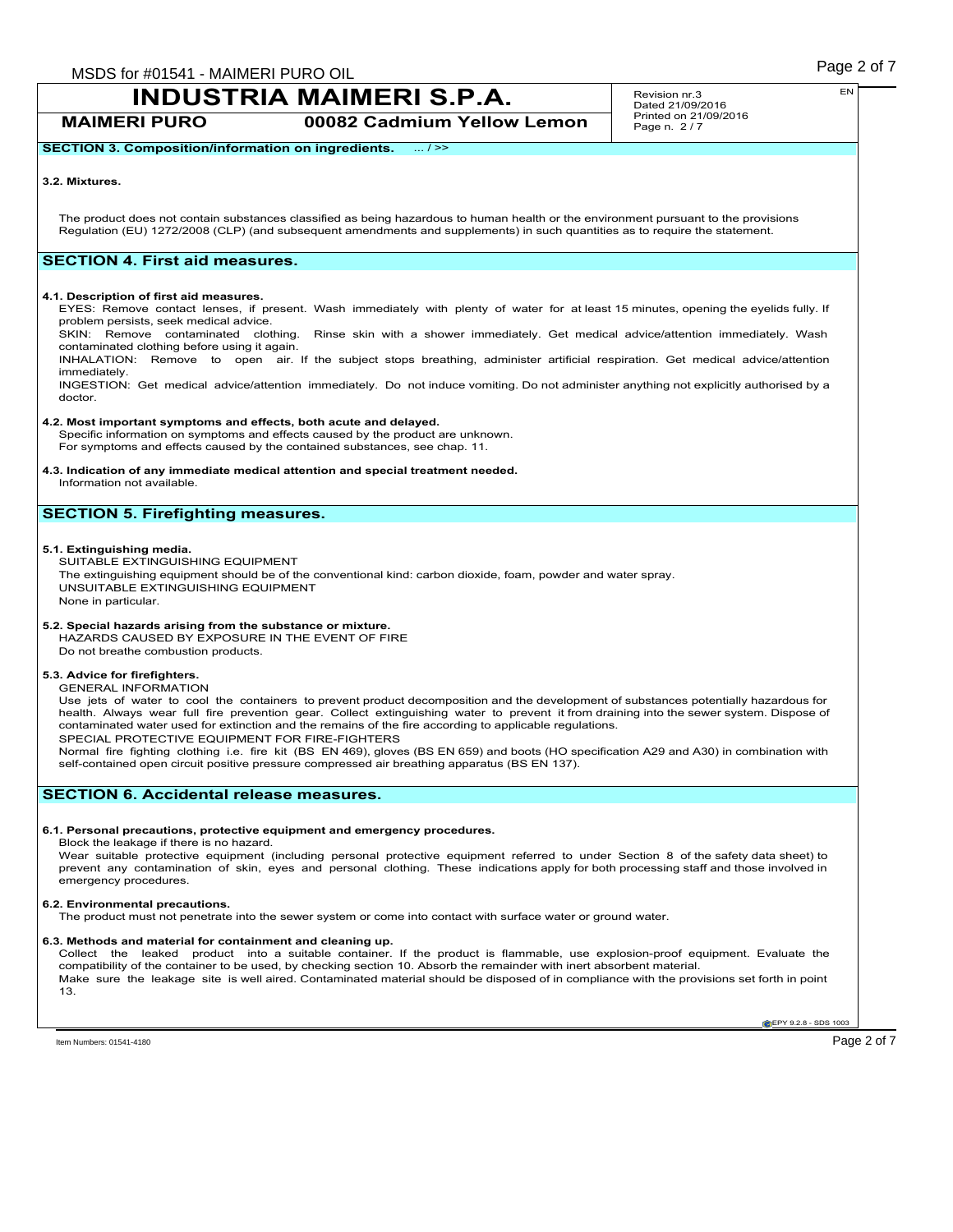**MAIMERI PURO 00082 Cadmium Yellow Lemon**

Revision nr.3 Dated 21/09/2016 Printed on 21/09/2016 Page n. 3/7

## **SECTION 6. Accidental release measures.** ... / >>

#### **6.4. Reference to other sections.**

Any information on personal protection and disposal is given in sections 8 and 13.

## **SECTION 7. Handling and storage.**

#### **7.1. Precautions for safe handling.**

Before handling the product, consult all the other sections of this material safety data sheet. Avoid leakage of the product into the environment. Do not eat, drink or smoke during use. Remove any contaminated clothes and personal protective equipment before entering places in which people eat.

#### **7.2. Conditions for safe storage, including any incompatibilities.**

Store only in the original container. Store the containers sealed, in a well ventilated place, away from direct sunlight. Keep containers away from any incompatible materials, see section 10 for details.

#### **7.3. Specific end use(s).**

Information not available.

## **SECTION 8. Exposure controls/personal protection.**

#### **8.1. Control parameters.**

Information not available.

#### **8.2. Exposure controls.**

Comply with the safety measures usually applied when handling chemical substances. HAND PROTECTION None required. SKIN PROTECTION None required. EYE PROTECTION None required. RESPIRATORY PROTECTION None required, unless indicated otherwise in the chemical risk assessment. ENVIRONMENTAL EXPOSURE CONTROLS. The emissions generated by manufacturing processes, including those generated by ventilation equipment, should be checked to ensure compliance with environmental standards.

### **SECTION 9. Physical and chemical properties.**

#### **9.1. Information on basic physical and chemical properties.** Appearance<br>Colour LEMON YELLOW<br>OIL Odour<br>
Odour threshold.<br>
Odour threshold. Odour threshold. pH. Melting point / freezing point.<br>
Initial boiling point.<br>
Not available. Initial boiling point.<br>
Boiling range.<br>
Not available. Boiling range. Not available to the set of the Not available to the Not available. Not available to the Not available. Not available to the Not available. Not available to the Not available. Not available to the Not availa Flash point.  $\begin{array}{ccc} 5 & 5 & 5 \\ 2 & 5 & 6 \\ 6 & 7 & 7 \end{array}$  Point Practice Rate Not available. Evaporation Rate<br>
Flammability of solids and gases<br>
Not available. Flammability of solids and gases Not available.<br>
Not available.<br>
Not available. Lower inflammability limit.<br>
Upper inflammability limit.<br>
Upper inflammability limit.<br>
Not available. Upper inflammability limit.<br>
Lower explosive limit.<br>
Not available. Lower explosive limit.<br>
Upper explosive limit.<br>
Upper explosive limit. Upper explosive limit.<br>
Vapour pressure.<br>
Vapour pressure.<br>
Not available. Vapour pressure.<br>
Vapour density<br>
Vapour density<br>
Vapour density Vapour density Not<br>
Relative density 0.2 Relative density.<br>Solubility INSOLUBLE, DILUTE WITH WHITE SPIRIT<br>Not available Partition coefficient: n-octanol/water Mot available.<br>Auto-ignition temperature Not available Auto-ignition temperature.<br>
Decomposition temperature<br>
Not available. Decomposition temperature. Viscosity **Not available.**

**CEPY 9.2.8 - SDS 1003** 

 $\Gamma$ ltem Numbers: 01541-4180  $\overline{\phantom{0}}$   $\overline{\phantom{0}}$   $\overline{\phantom{0}}$   $\overline{\phantom{0}}$   $\overline{\phantom{0}}$   $\overline{\phantom{0}}$   $\overline{\phantom{0}}$   $\overline{\phantom{0}}$   $\overline{\phantom{0}}$   $\overline{\phantom{0}}$   $\overline{\phantom{0}}$   $\overline{\phantom{0}}$   $\overline{\phantom{0}}$   $\overline{\phantom{0}}$   $\overline{\phantom{0}}$   $\overline{\phantom{0}}$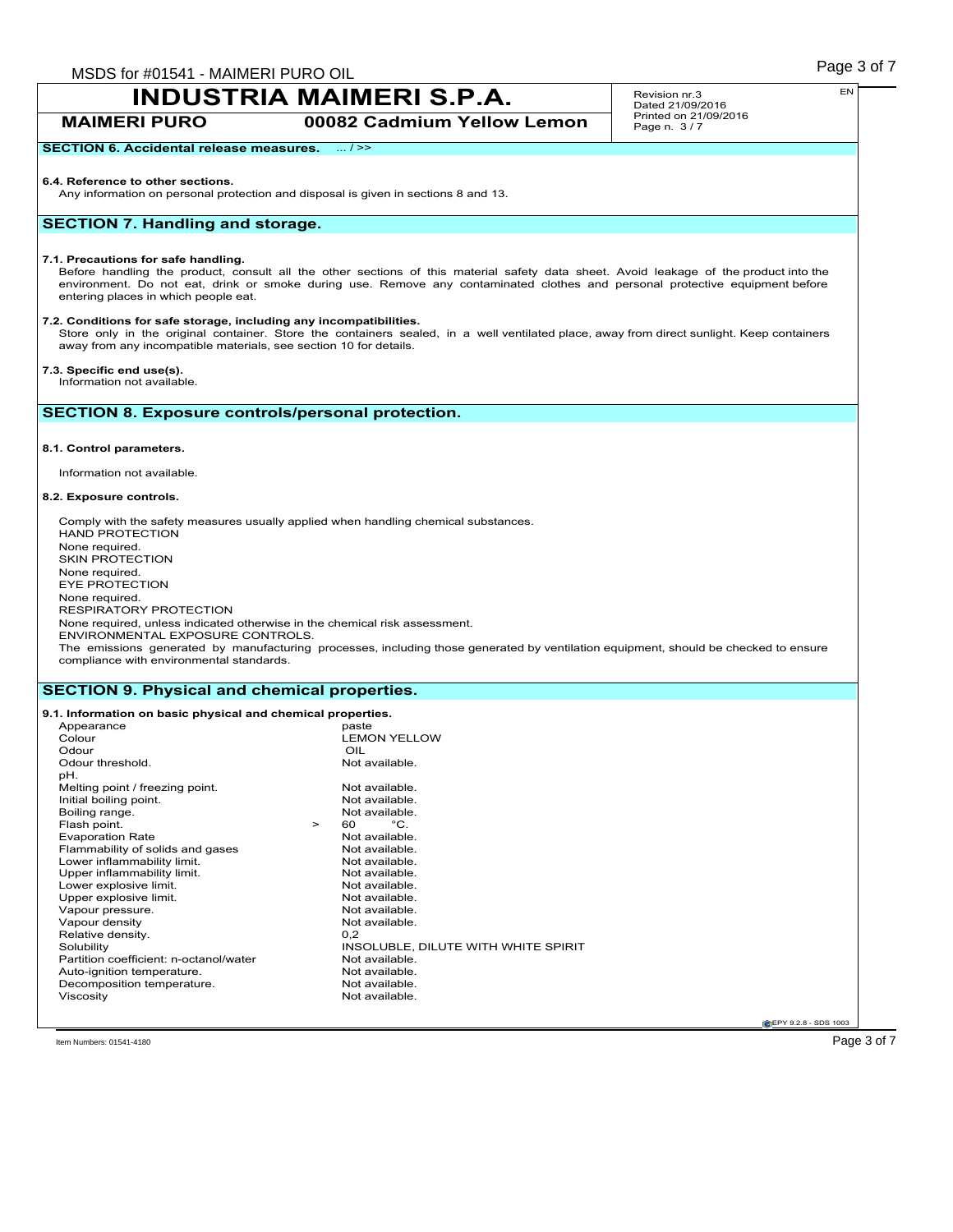|                                                                                                                                                                    | MSDS for #01541 - MAIMERI PURO OIL                         |                                                                                                                                                                                      |             | Page 4 of 7 |
|--------------------------------------------------------------------------------------------------------------------------------------------------------------------|------------------------------------------------------------|--------------------------------------------------------------------------------------------------------------------------------------------------------------------------------------|-------------|-------------|
| <b>INDUSTRIA MAIMERI S.P.A.</b>                                                                                                                                    | Revision nr.3<br>Dated 21/09/2016<br>Printed on 21/09/2016 | EN                                                                                                                                                                                   |             |             |
| <b>MAIMERI PURO</b>                                                                                                                                                |                                                            | 00082 Cadmium Yellow Lemon                                                                                                                                                           | Page n. 4/7 |             |
| <b>SECTION 9. Physical and chemical properties.</b>                                                                                                                | $\dots l \ge$                                              |                                                                                                                                                                                      |             |             |
| <b>Explosive properties</b><br>Oxidising properties<br>9.2. Other information.                                                                                     | Not available.<br>Not available.                           |                                                                                                                                                                                      |             |             |
| Total solids (250°C / 482°F)<br>VOC (Directive 2010/75/EC) :<br>VOC (volatile carbon) :                                                                            | 99,82 %<br>$0,18\% - 4,28$<br>$0,15\% - 3,63$              | g/litre.<br>g/litre.                                                                                                                                                                 |             |             |
| <b>SECTION 10. Stability and reactivity.</b>                                                                                                                       |                                                            |                                                                                                                                                                                      |             |             |
| 10.1. Reactivity.                                                                                                                                                  |                                                            |                                                                                                                                                                                      |             |             |
| There are no particular risks of reaction with other substances in normal conditions of use.                                                                       |                                                            |                                                                                                                                                                                      |             |             |
| 10.2. Chemical stability.                                                                                                                                          |                                                            |                                                                                                                                                                                      |             |             |
| The product is stable in normal conditions of use and storage.                                                                                                     |                                                            |                                                                                                                                                                                      |             |             |
| 10.3. Possibility of hazardous reactions.                                                                                                                          |                                                            |                                                                                                                                                                                      |             |             |
| No hazardous reactions are foreseeable in normal conditions of use and storage.                                                                                    |                                                            |                                                                                                                                                                                      |             |             |
| 10.4. Conditions to avoid.                                                                                                                                         |                                                            |                                                                                                                                                                                      |             |             |
| None in particular. However the usual precautions used for chemical products should be respected.                                                                  |                                                            |                                                                                                                                                                                      |             |             |
| 10.5. Incompatible materials.                                                                                                                                      |                                                            |                                                                                                                                                                                      |             |             |
| Information not available.                                                                                                                                         |                                                            |                                                                                                                                                                                      |             |             |
| 10.6. Hazardous decomposition products.<br>Information not available.                                                                                              |                                                            |                                                                                                                                                                                      |             |             |
| <b>SECTION 11. Toxicological information.</b>                                                                                                                      |                                                            |                                                                                                                                                                                      |             |             |
| 11.1. Information on toxicological effects.                                                                                                                        |                                                            |                                                                                                                                                                                      |             |             |
|                                                                                                                                                                    |                                                            |                                                                                                                                                                                      |             |             |
| ACUTE TOXICITY.                                                                                                                                                    |                                                            |                                                                                                                                                                                      |             |             |
| LC50 (Inhalation - vapours) of the mixture:<br>LC50 (Inhalation - mists / powders) of the mixture:<br>LD50 (Oral) of the mixture:<br>LD50 (Dermal) of the mixture: |                                                            | Not classified (no significant component).<br>Not classified (no significant component).<br>Not classified (no significant component).<br>Not classified (no significant component). |             |             |
| SKIN CORROSION / IRRITATION.<br>Does not meet the classification criteria for this hazard class.                                                                   |                                                            |                                                                                                                                                                                      |             |             |
| SERIOUS EYE DAMAGE / IRRITATION.<br>Does not meet the classification criteria for this hazard class.                                                               |                                                            |                                                                                                                                                                                      |             |             |
| RESPIRATORY OR SKIN SENSITISATION.<br>Does not meet the classification criteria for this hazard class.                                                             |                                                            |                                                                                                                                                                                      |             |             |
| <b>GERM CELL MUTAGENICITY.</b><br>Does not meet the classification criteria for this hazard class.                                                                 |                                                            |                                                                                                                                                                                      |             |             |
| CARCINOGENICITY.<br>Does not meet the classification criteria for this hazard class.                                                                               |                                                            |                                                                                                                                                                                      |             |             |
| REPRODUCTIVE TOXICITY.<br>Does not meet the classification criteria for this hazard class.                                                                         |                                                            |                                                                                                                                                                                      |             |             |
| STOT - SINGLE EXPOSURE.<br>Does not meet the classification criteria for this hazard class.                                                                        |                                                            |                                                                                                                                                                                      |             |             |
| STOT - REPEATED EXPOSURE.                                                                                                                                          |                                                            |                                                                                                                                                                                      |             |             |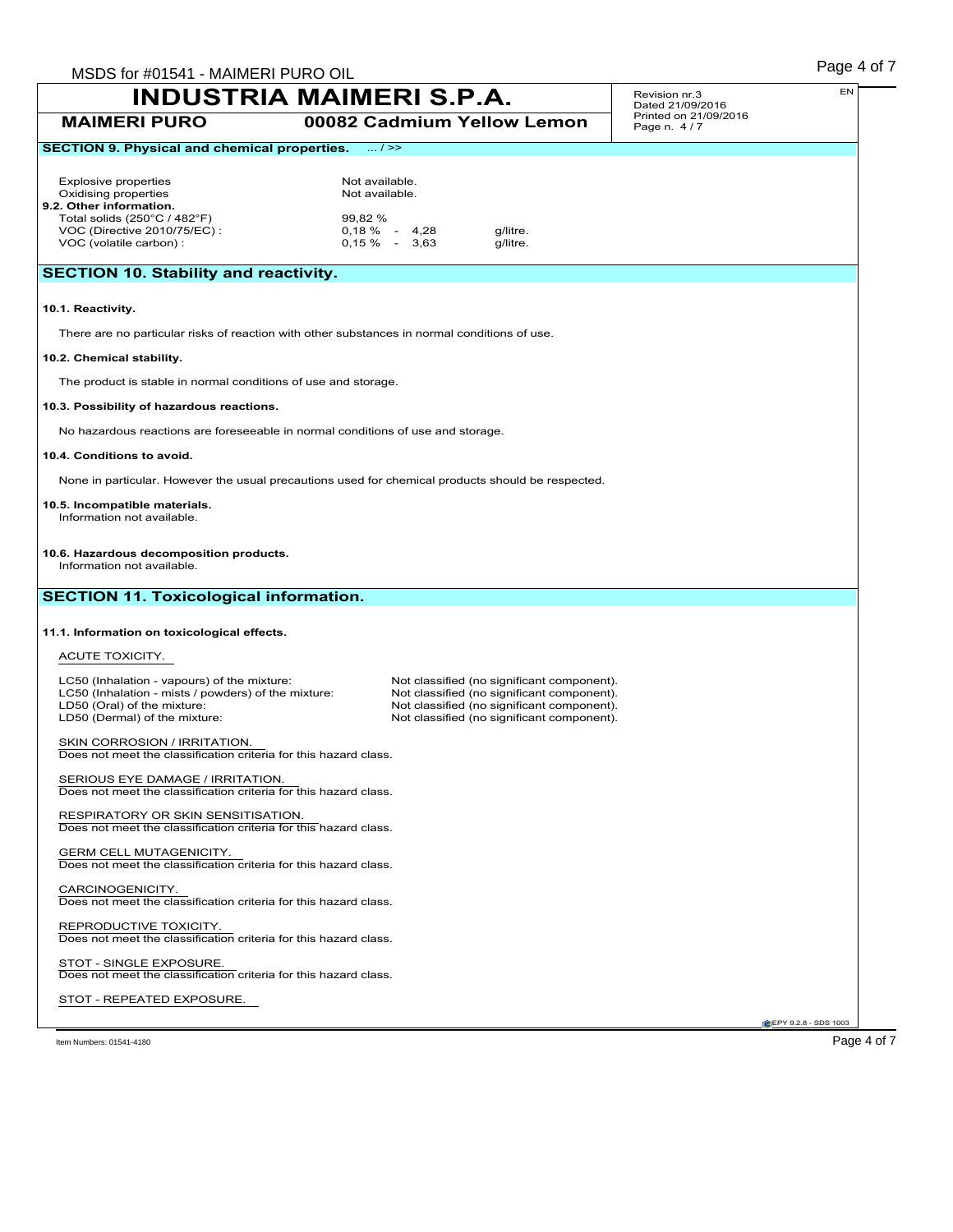## **MAIMERI PURO 00082 Cadmium Yellow Lemon**

#### Revision nr.3 Dated 21/09/2016 Printed on 21/09/2016 Page n. 5/7

## **SECTION 11. Toxicological information.** ... />>

Does not meet the classification criteria for this hazard class.

#### ASPIRATION HAZARD.

Does not meet the classification criteria for this hazard class.

## **SECTION 12. Ecological information.**

Use this product according to good working practices. Avoid littering. Inform the competent authorities, should the product reach waterways or contaminate soil or vegetation.

## **12.1. Toxicity.**

Information not available.

#### **12.2. Persistence and degradability.** Information not available.

**12.3. Bioaccumulative potential.** Information not available.

## **12.4. Mobility in soil.**

Information not available.

## **12.5. Results of PBT and vPvB assessment.**

On the basis of available data, the product does not contain any PBT or vPvB in percentage greater than 0,1%.

#### **12.6. Other adverse effects.**

Information not available.

## **SECTION 13. Disposal considerations.**

#### **13.1. Waste treatment methods.**

Reuse, when possible. Neat product residues should be considered special non-hazardous waste. Disposal must be performed through an authorised waste management firm, in compliance with national and local regulations. CONTAMINATED PACKAGING

Contaminated packaging must be recovered or disposed of in compliance with national waste management regulations.

## **SECTION 14. Transport information.**

The product is not dangerous under current provisions of the Code of International Carriage of Dangerous Goods by Road (ADR) and by Rail (RID), of the International Maritime Dangerous Goods Code (IMDG), and of the International Air Transport Association (IATA) regulations.

#### **14.1. UN number.**

Not applicable.

## **14.2. UN proper shipping name.**

Not applicable.

## **14.3. Transport hazard class(es).**

Not applicable.

#### **14.4. Packing group.**

Not applicable.

#### **14.5. Environmental hazards.**

Not applicable.

**CEPY 9.2.8 - SDS 1003**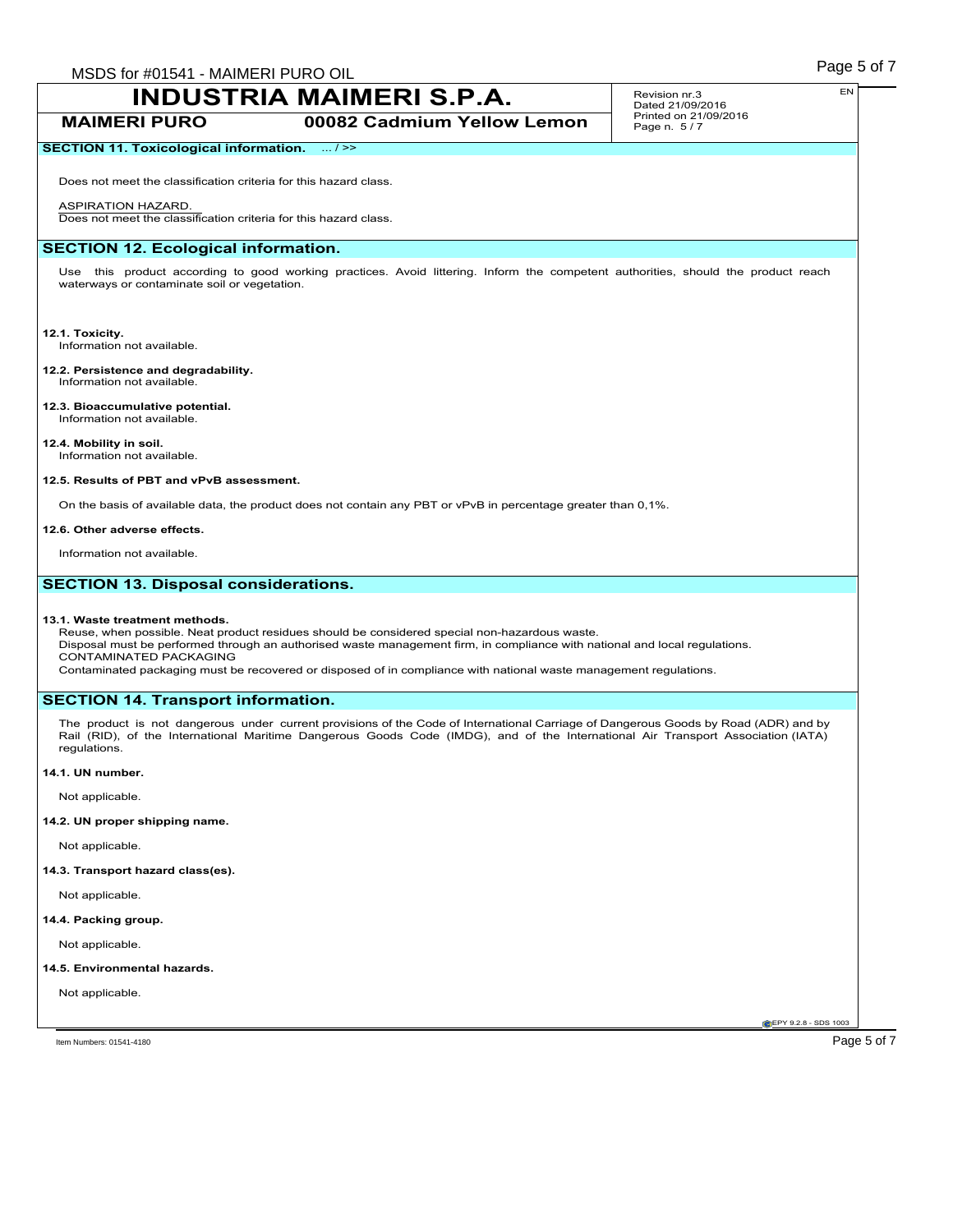**SECTION 14. Transport information.** ... />>

**MAIMERI PURO 00082 Cadmium Yellow Lemon**

#### **14.6. Special precautions for user.**

Not applicable.

#### **14.7. Transport in bulk according to Annex II of Marpol and the IBC Code.**

Information not relevant.

## **SECTION 15. Regulatory information.**

**15.1. Safety, health and environmental regulations/legislation specific for the substance or mixture.**

Seveso Category - Directive 2012/18/EC: None.

Restrictions relating to the product or contained substances pursuant to Annex XVII to EC Regulation 1907/2006. None.

Substances in Candidate List (Art. 59 REACH). On the basis of available data, the product does not contain any SVHC in percentage greater than 0,1%.

Substances subject to authorisarion (Annex XIV REACH).

None.

Substances subject to exportation reporting pursuant to (EC) Reg. 649/2012: None.

Substances subject to the Rotterdam Convention: None.

Substances subject to the Stockholm Convention: None.

Healthcare controls. Information not available.

#### **15.2. Chemical safety assessment.**

No chemical safety assessment has been processed for the mixture and the substances it contains.

## **SECTION 16. Other information.**

LEGEND:

- ADR: European Agreement concerning the carriage of Dangerous goods by Road
- CAS NUMBER: Chemical Abstract Service Number
- CE50: Effective concentration (required to induce a 50% effect)
- CE NUMBER: Identifier in ESIS (European archive of existing substances)
- CLP: EC Regulation 1272/2008
- DNEL: Derived No Effect Level
- EmS: Emergency Schedule
- GHS: Globally Harmonized System of classification and labeling of chemicals
- IATA DGR: International Air Transport Association Dangerous Goods Regulation
- IC50: Immobilization Concentration 50%
- IMDG: International Maritime Code for dangerous goods
- IMO: International Maritime Organization
- INDEX NUMBER: Identifier in Annex VI of CLP
- LC50: Lethal Concentration 50%
- LD50: Lethal dose 50%
- OEL: Occupational Exposure Level
- PBT: Persistent bioaccumulative and toxic as REACH Regulation
- PEC: Predicted environmental Concentration
- PEL: Predicted exposure level
- PNEC: Predicted no effect concentration

Item Numbers: 01541-4180 Page 6 of 7

**CEPY 9.2.8 - SDS 1003**